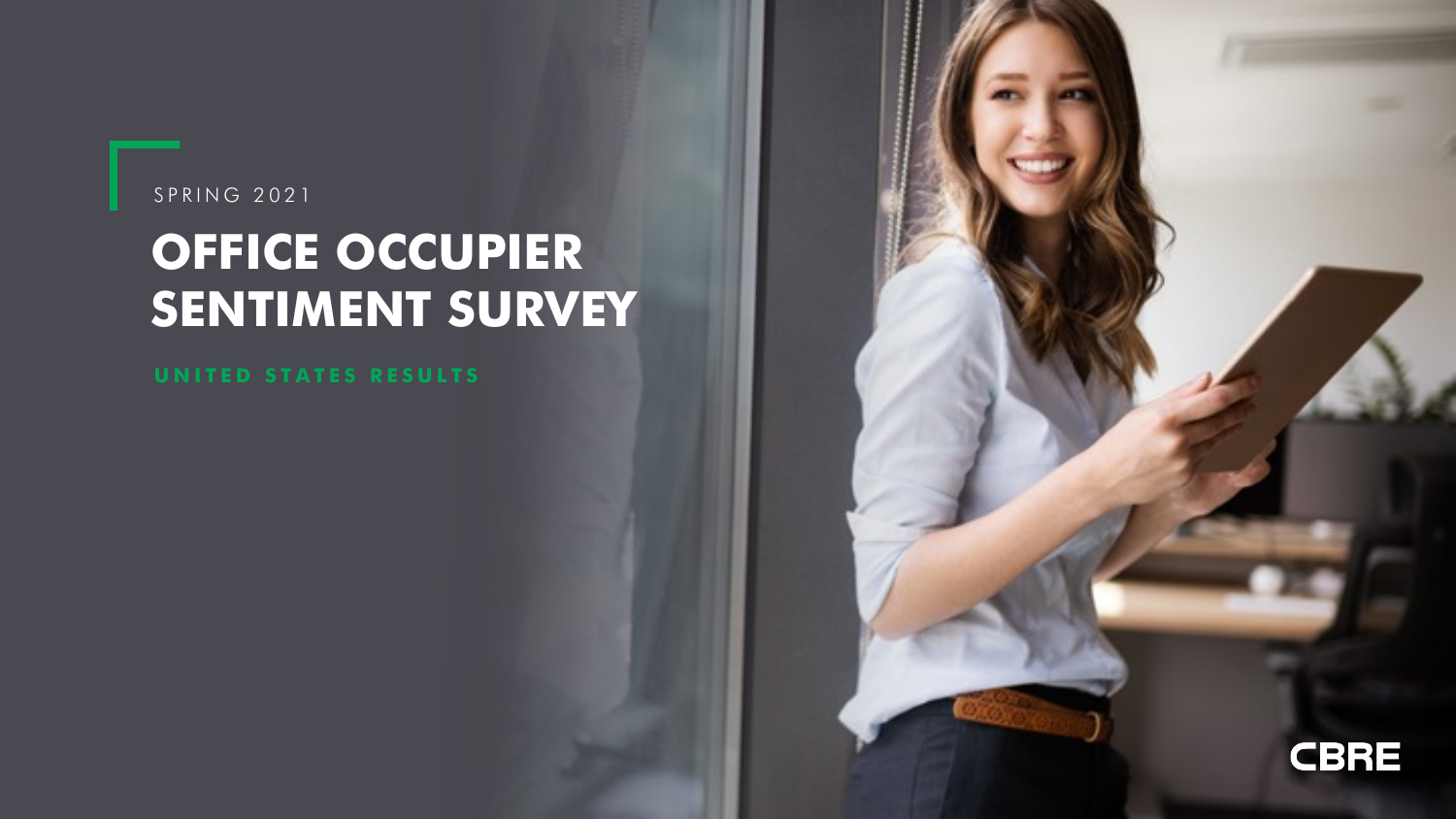## **SPRING 2021 OCCUPIER SENTIMENT SURVEY**

Well over a year into the COVID-19 pandemic, office occupiers remain focused in the near- term on workplace health and safety while keeping an eye on potential long-term changes in office usage. CBRE has conducted a series of occupier surveys throughout the pandemic to keep up with rapidly changing occupier sentiment. Our most recent survey, conducted in spring 2021, highlights the actions that occupiers are taking to facilitate a return to the office and accommodate new ways of working accelerated by the pandemic. While the health and safety of employees remains paramount, so is granting them the flexibility to better integrate their professional and personal lives. Even though occupiers agree that the office remains integral to the future of work, they recognize that the role it plays in satisfying the needs of talent is rapidly evolving. In turn, corporate real estate professionals are being tasked with developing more agile strategies in the face of portfolios that are bound by contractual obligations, depreciation schedules and cultural norms. While the headwinds are complex, the consensus among the C-Suite to drive change presents an opportunity to transform the physical office in ways that were once reserved for blue-sky thinking.

### Julie Whelan

*Global Head of Occupier Thought Leadership*

## **Survey Details**

### **DATE**

April 2021

### **NUMBER OF RESPONDENTS**

185 corporate real estate decision-makers

### **PORTFOLIO REGION**

United States

### **COMPANY SIZE**

45% <100 employees 32% 101-10,000 employees 23% >10,000 employees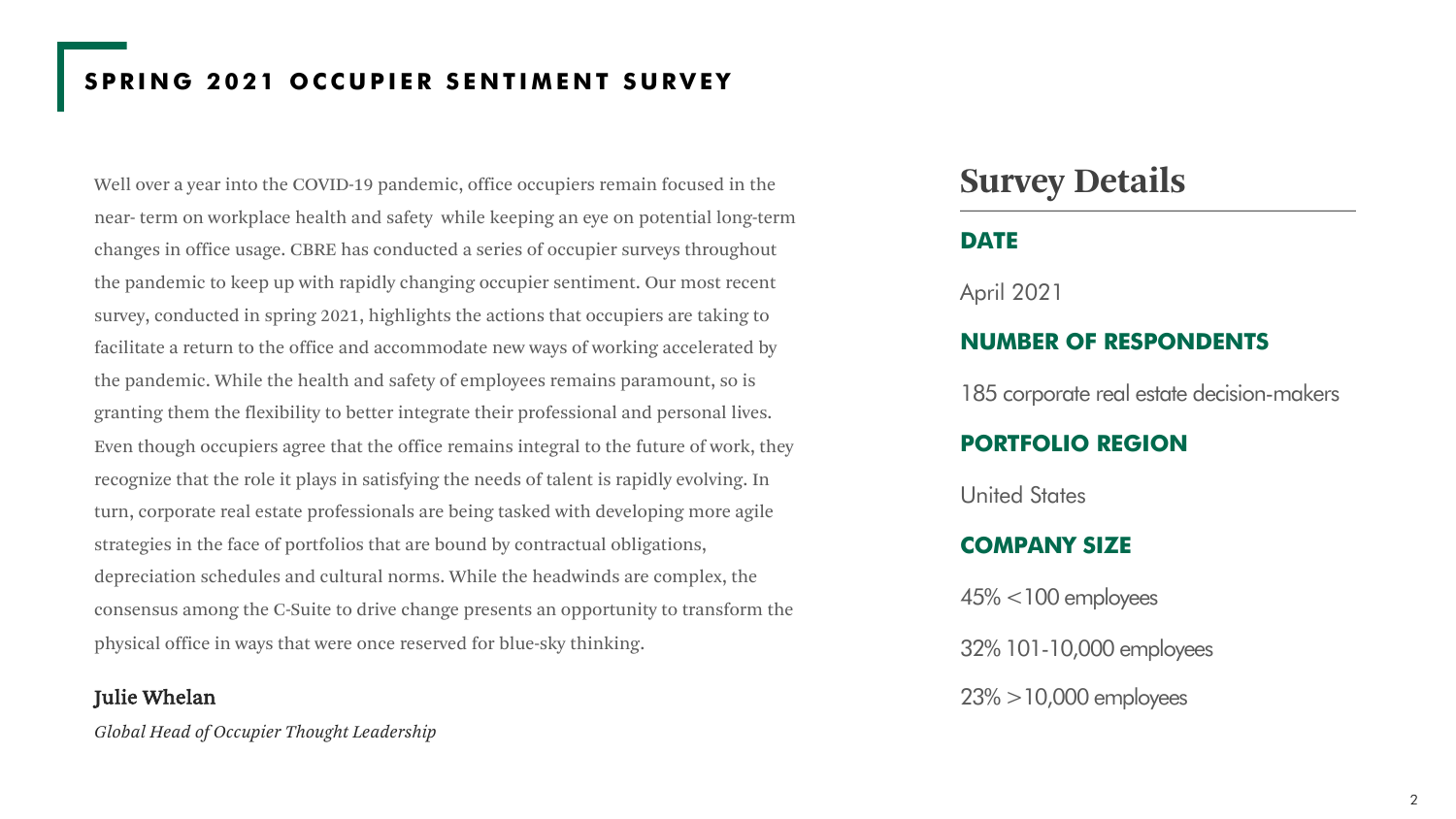## **THE NEW NORMAL IS NEAR**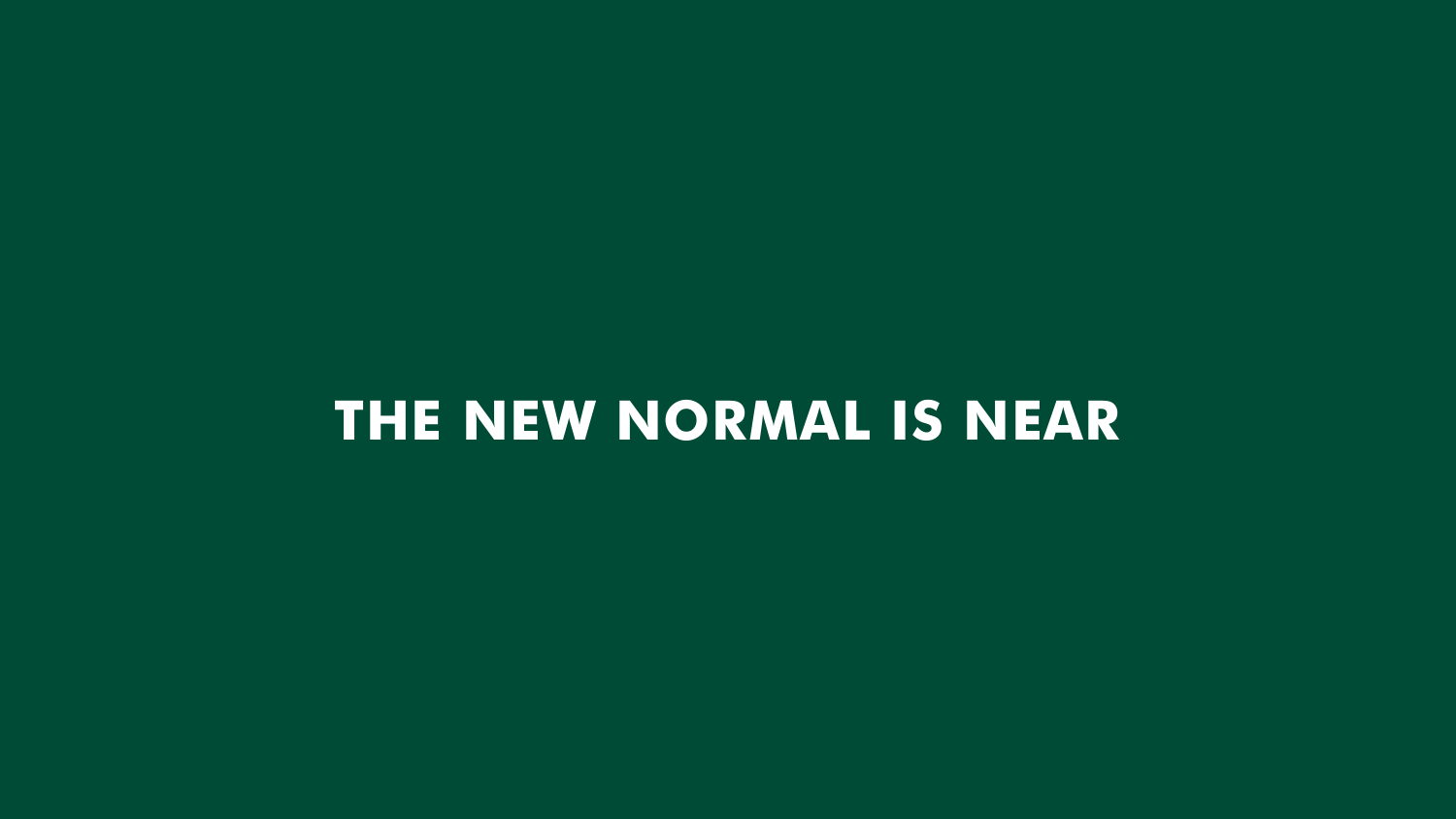### **OFFICE OCCUPANCY REMAINS LOW BUT TICKING UPWARD**





In the U.S., small companies have led the return to the office. Large companies have a longer journey as many of their employees remain in a full-time remote status. The process of getting employees back to the office remains ongoing, but early signs of life are emerging. According to Kastle Systems data, average office occupancy in the top 10 U.S. markets currently stands at 29% of pre-pandemic levels (June 2021 vs. March 2020) but is slowly increasing. The time is here to discover what the new normal holds.



Source: April 2021, United States Occupier Sentiment Survey.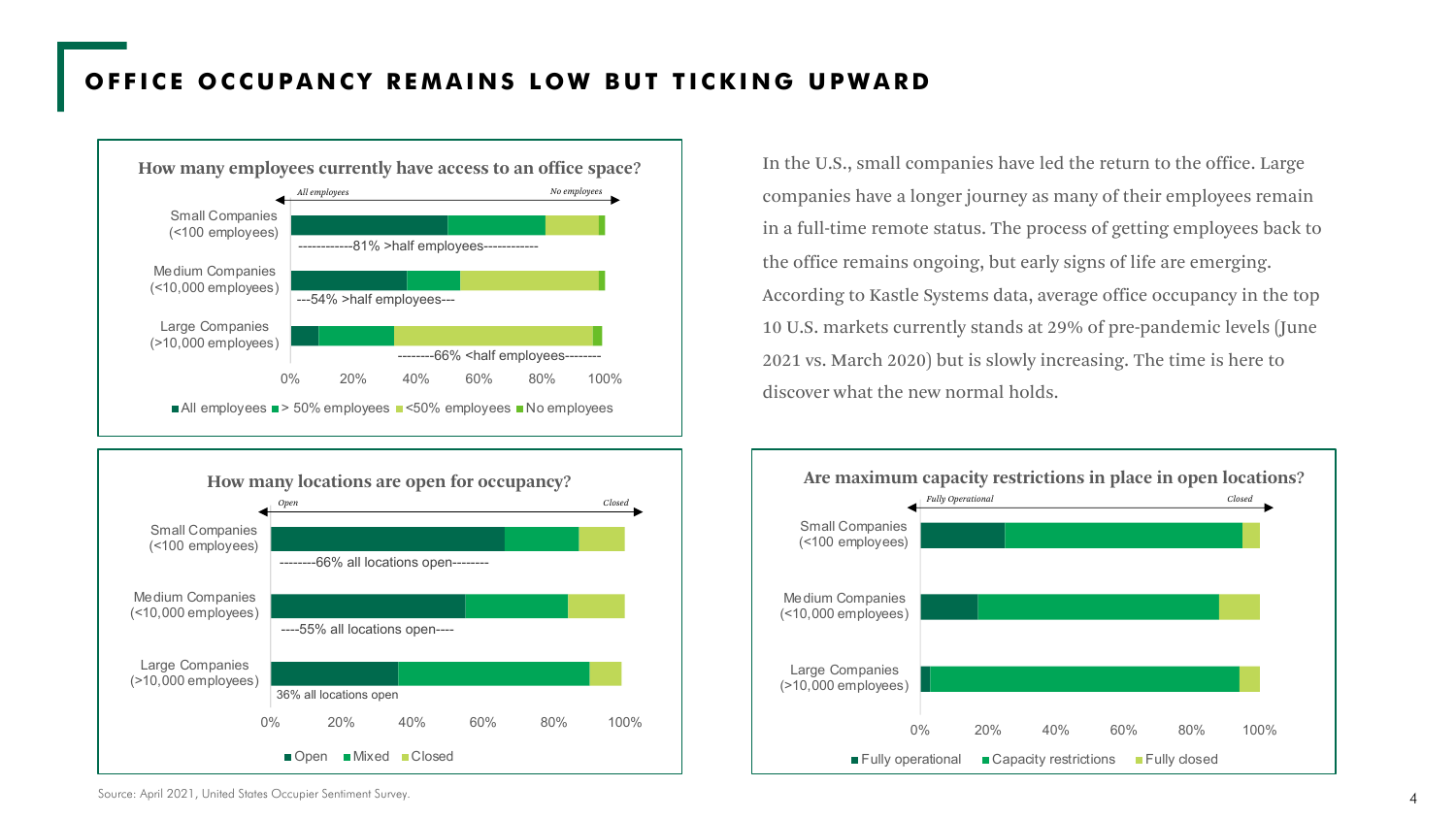### **OCCUPANCY IS EXPECTED TO INCREASE THROUGHOUT 2021**



**When will a more normal state of activity resume?** Companies across the U.S. are actively planning and influencing a return to the office. COVID infection rates are declining and vaccines are widely available. Sentiment as of April 2021 suggests that there will be a marked return to the office starting in Q3 2021 and ramping up as more people are fully vaccinated, new routines are established and the experiences of the first movers help spread the best practices. Assuming the pandemic remains relatively under control, office occupancy will increase dramatically, but not fully, in the fall before leveling off.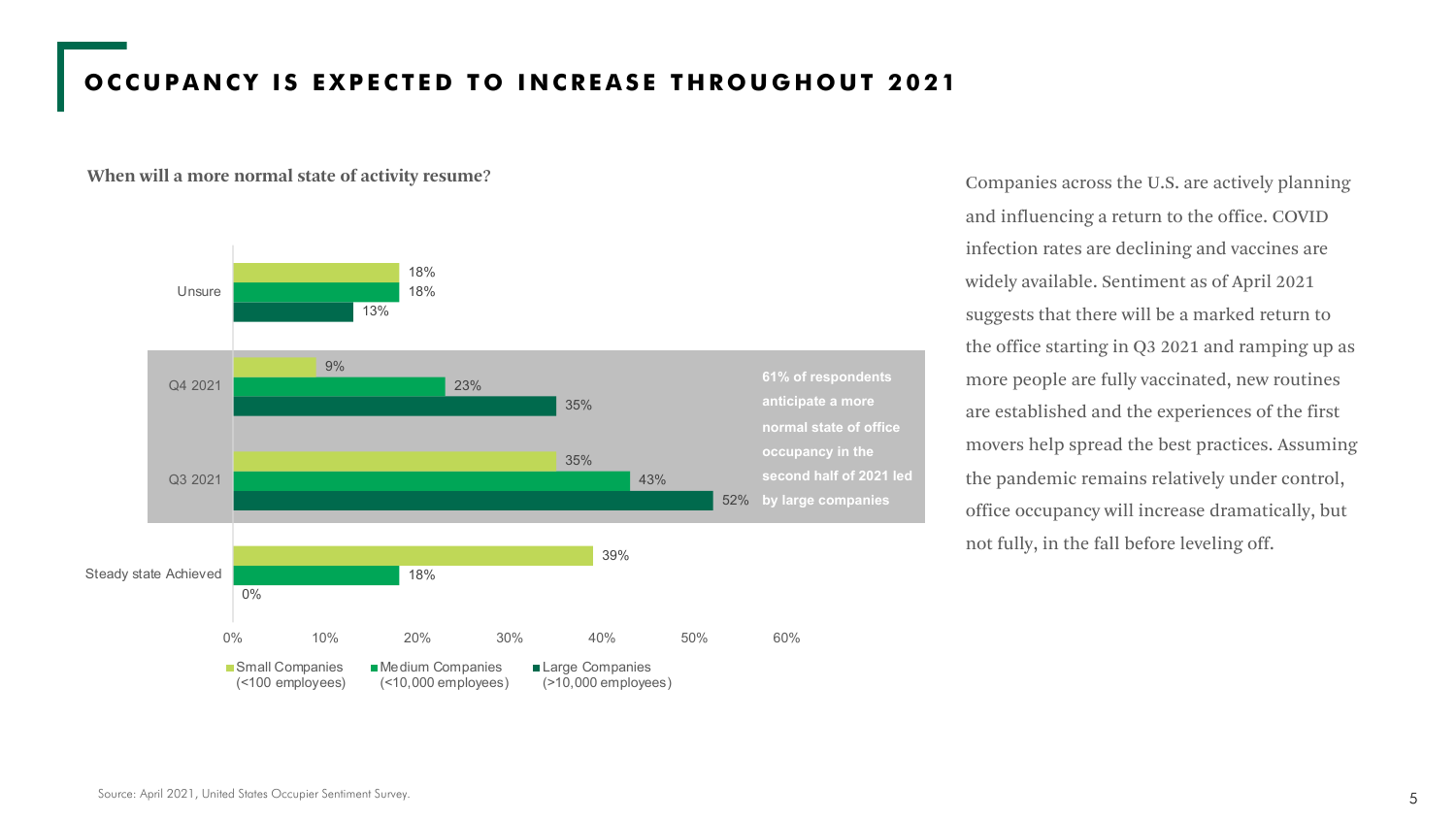### **EMPLOYERS TAKE A SOCIALLY CONSCIOUS ROLE IN INFLUENCING VACCINE ACCEPTANCE**



**What COVID testing or vaccine-related support are you providing your employees?**

To influence a return to the office, a large percentage of respondents report educating employees about the importance of getting vaccinated and of continued testing to support the health and safety of all. In some cases, respondents are offering the convenience of testing and vaccinations on-site. While few are mandating vaccinations before returning to the workplace, self-attestation of vaccination (with or without proof) seems to be the trend taking shape for fewer workplace restrictions (e.g., daily health screenings, masks). This support is integral to a return to the office since the top concern is the rate of community transmission and percentage of population vaccinated.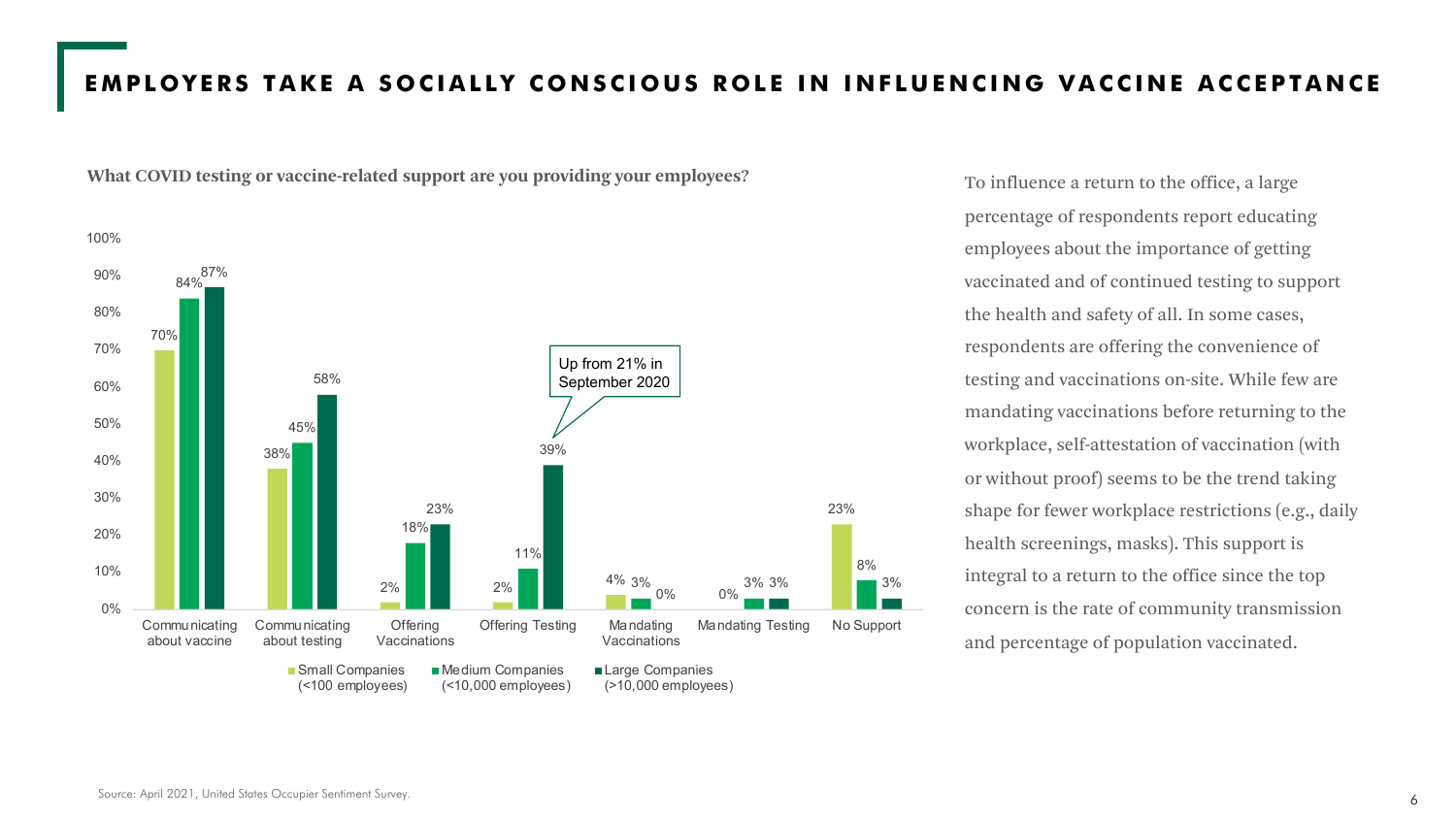### **U.S. DAILY VACCINATIONS TRAILING DOWN**

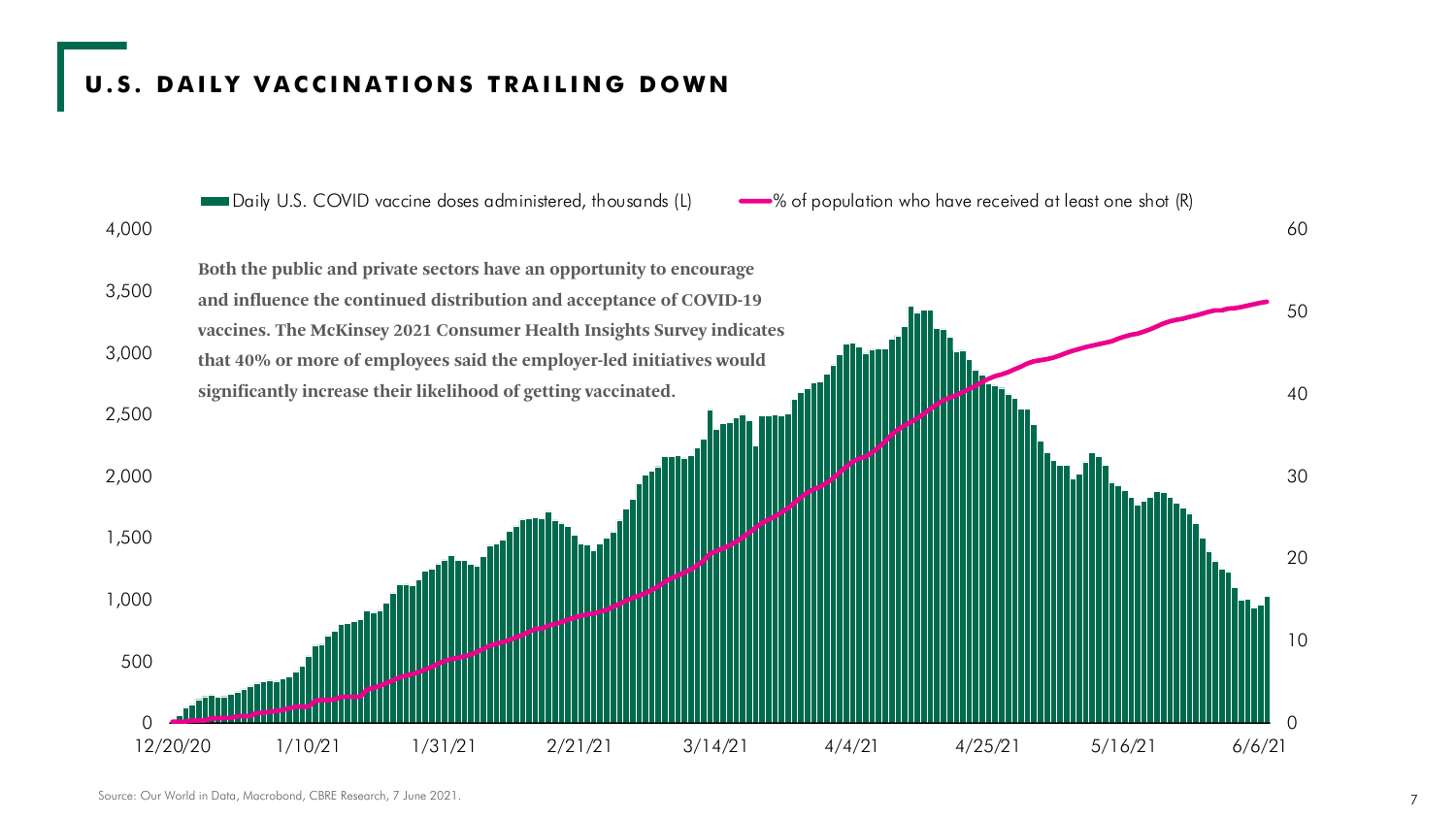### **HEALTH & SAFETY MEASURES REMAIN IN PLACE**

**What measures are underway to ensure employee health & safety as reopening progresses?**



Many companies report health and safety protocols remain in place, including physical distancing and space reservations. This survey was conducted prior to revised CDC guidance for fully vaccinated people.

The recognized impact of wellness in the workplace has created a heightened focus on building-level measures. Indoor air quality, filtration and monitoring are now the most important building level enhancements underway. Touchless technologies have also risen in importance, including contactless check-ins, automated entryways and auto taps and soap dispensers in restrooms.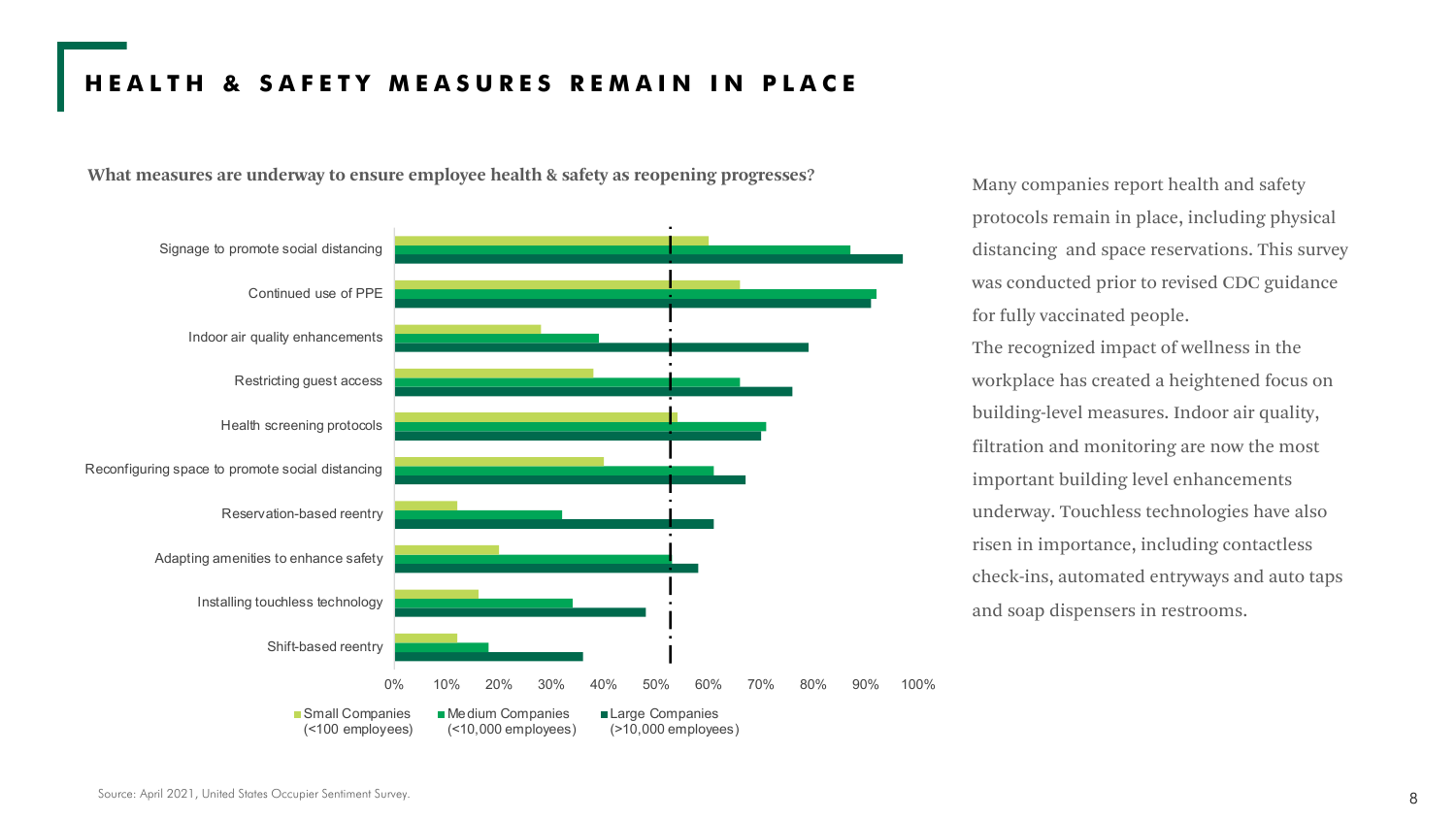# **CARS ARE HYBRID; PEOPLE ARE FLEXIBLE**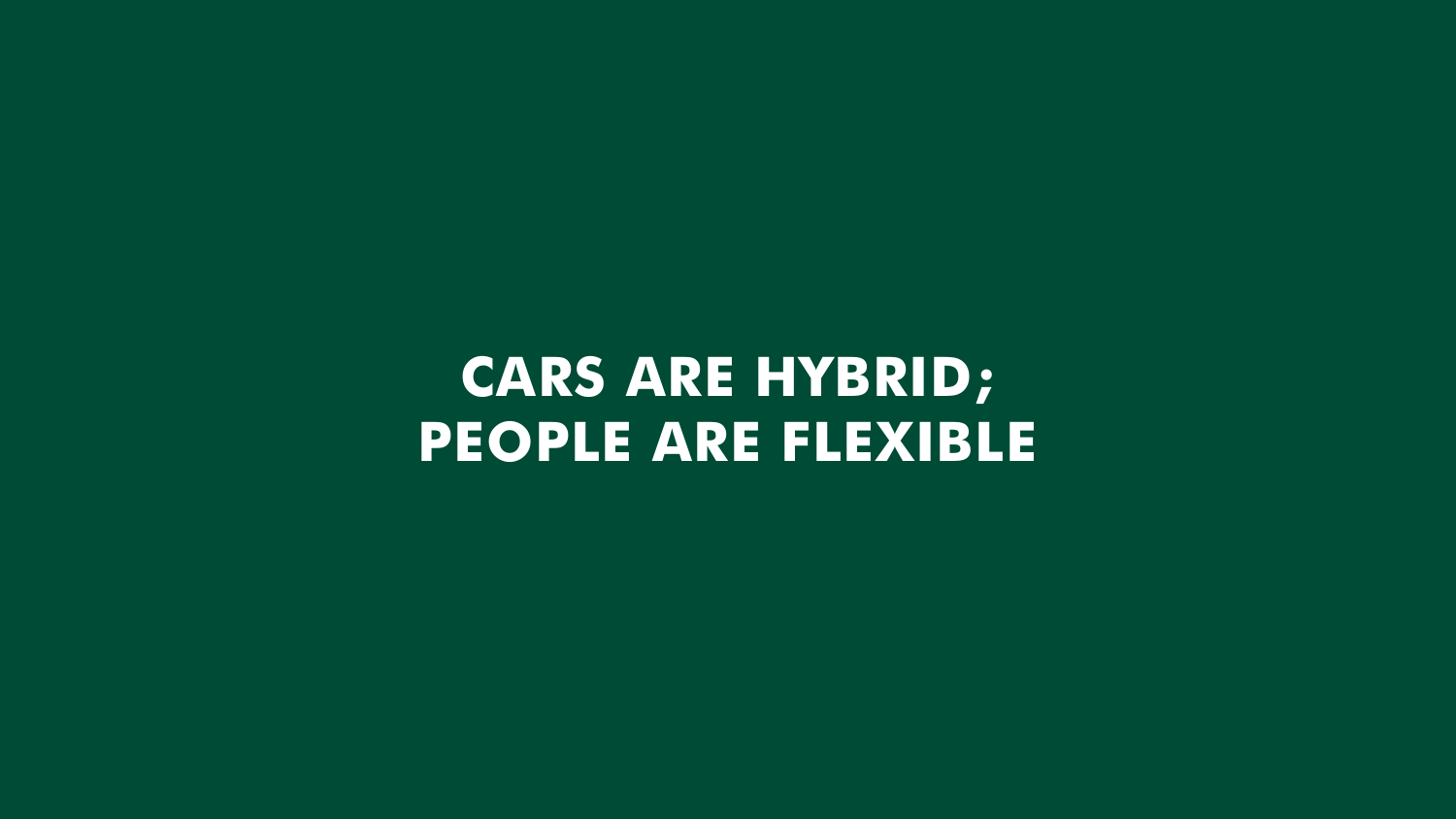### **THE NEWFOUND FLUIDITY OF THE WORKFORCE IS DRIVING CHANGE**

**Looking ahead, which best describes your workplace policy intentions in a steady state for most of your employees?**



Office-Based: Employees are expected to be primarily in the office with occasional flexibility.

Hybrid: Employees have choice to work from the primary office or remote locations with varying levels of guidance based on company policy (guided flexibility vs. full).

Virtual-First: Employees are expected to be primarily remote with situational in-person meetings.

The intention to provide a more hybrid workplace policy has gained steam during the pandemic. Large companies have accelerated the pre-pandemic trend of instituting a more flexible workplace and culture for their current and future talent. 87% of large employers believe a hybrid work policy is their new normal vs. only 7% that will remain primarily officebased. Most respondents indicate they have strong consensus from C-Suite leaders to offer a greater degree of flexibility and choice to employees with company guidance. Conversely, many small and some mid-size companies are more likely to desire a primarily office- based workforce to maintain company culture and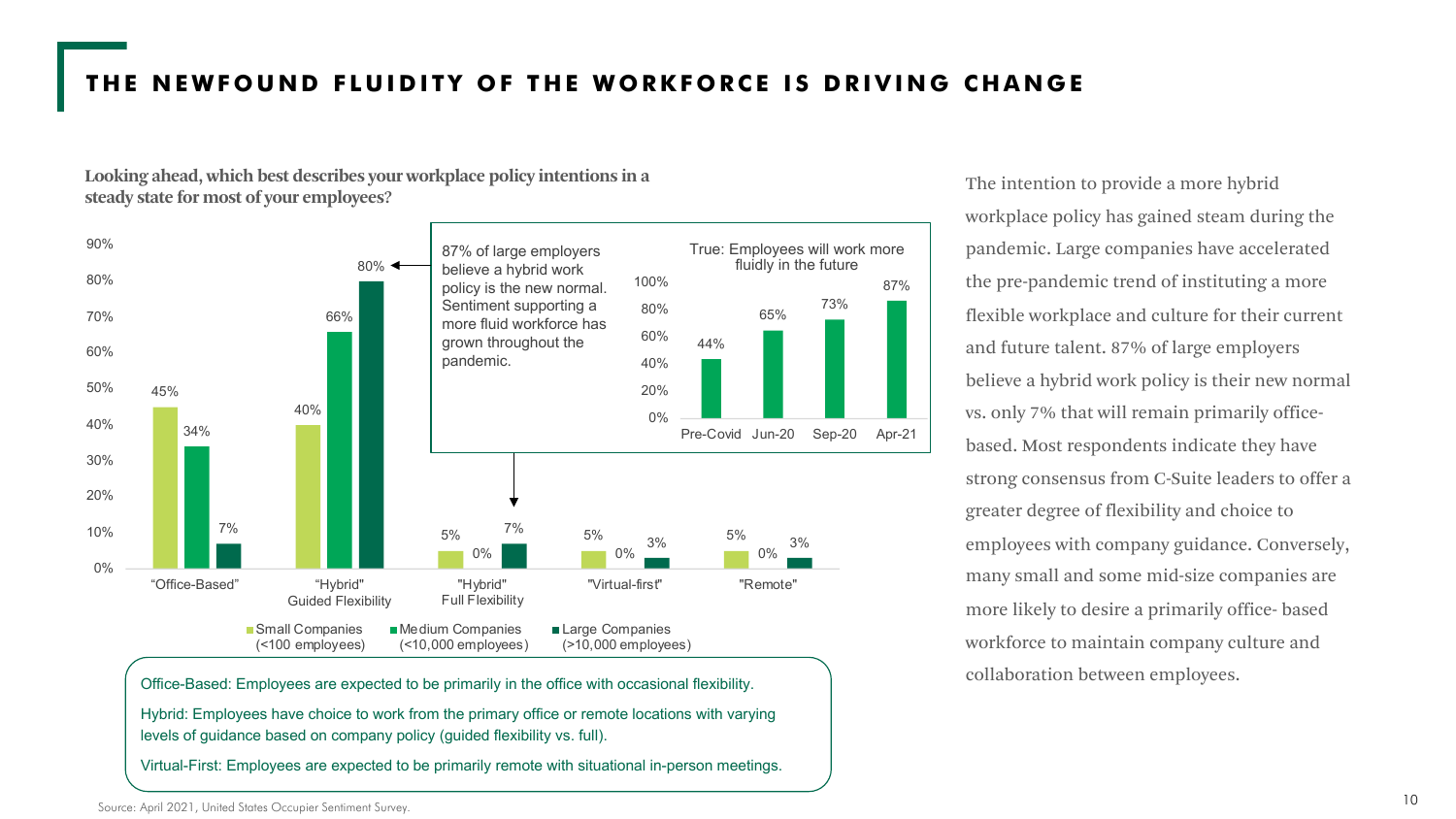## **THE DESIRE TO BRING TALENT TOGETHER OFTEN REMAINS A PRIORITY**

**Looking ahead, which best describes the cultural norm in a steady state that your organization aspires to with workplace policy?**



The survey indicates that most companies want employees to spend at least half of the week in the physical office. When designed and located with the right offerings in place to be more humancentric, the office can help attract and influence preferred behavior naturally. Additionally, clear workplace policies that capture the preferred company culture will help lead the new normal to which leadership aspires.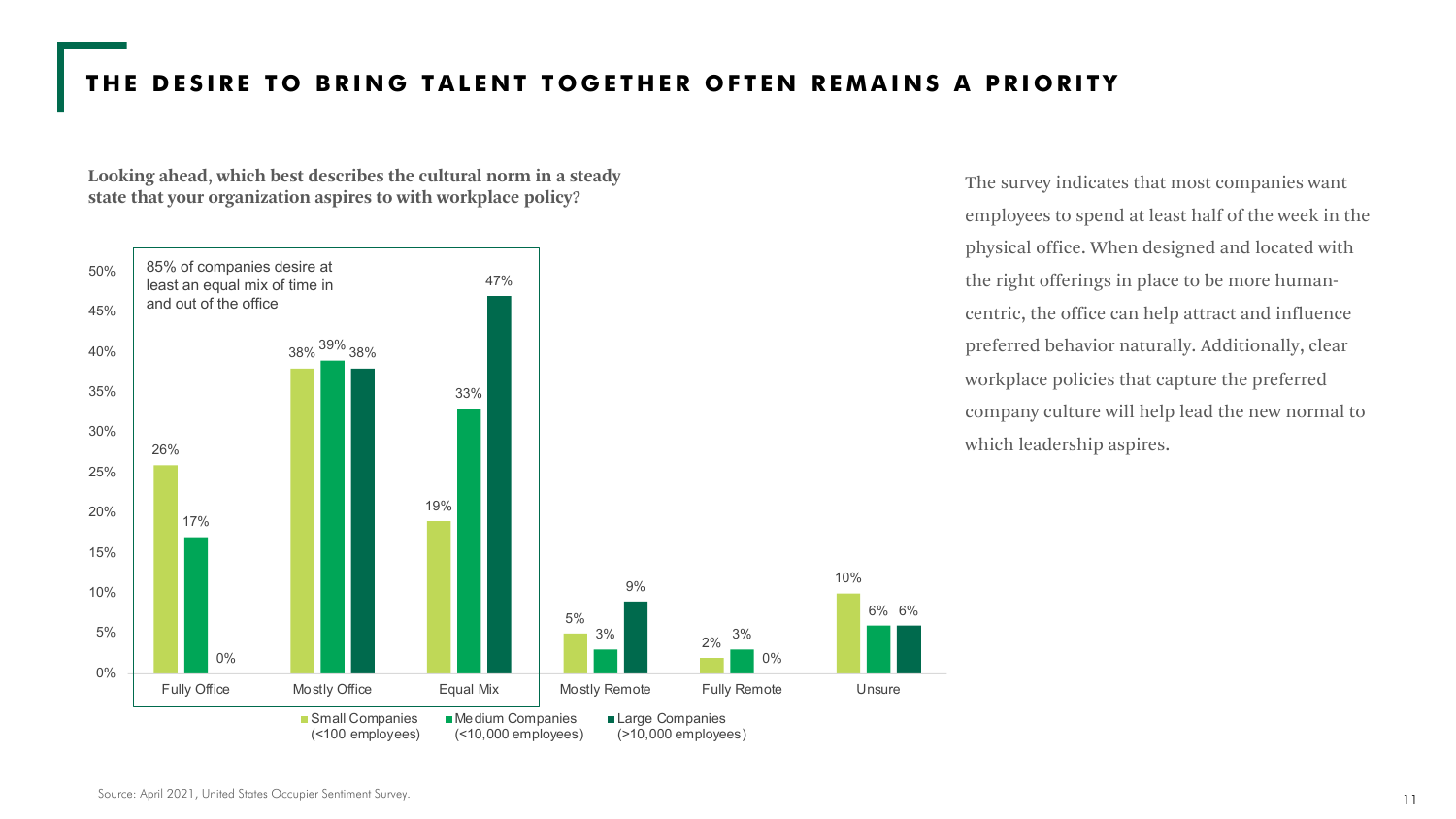### **STEPS TO CHANGE THE ROLE OF THE OFFICE ARE UNDERWAY**

**As you plan for steady state, what workplace strategy steps are you currently undertaking?**



Collaboration, culture and engagement are the top three areas that companies want the workplace to support. To accomplish this, large companies are initially focused on enhancing collaboration space in their current workplace. This will have an immediate impact on employees' office experience and the productivity they can achieve when there. Many others are preparing for change by piloting new workplace strategies, challenging how standards have been set in the past or even creating cross-functional project management offices to help navigate all the change underway. Small companies predominantly favor no change, consistent with their sentiment to not significantly deviate from prepandemic working arrangements.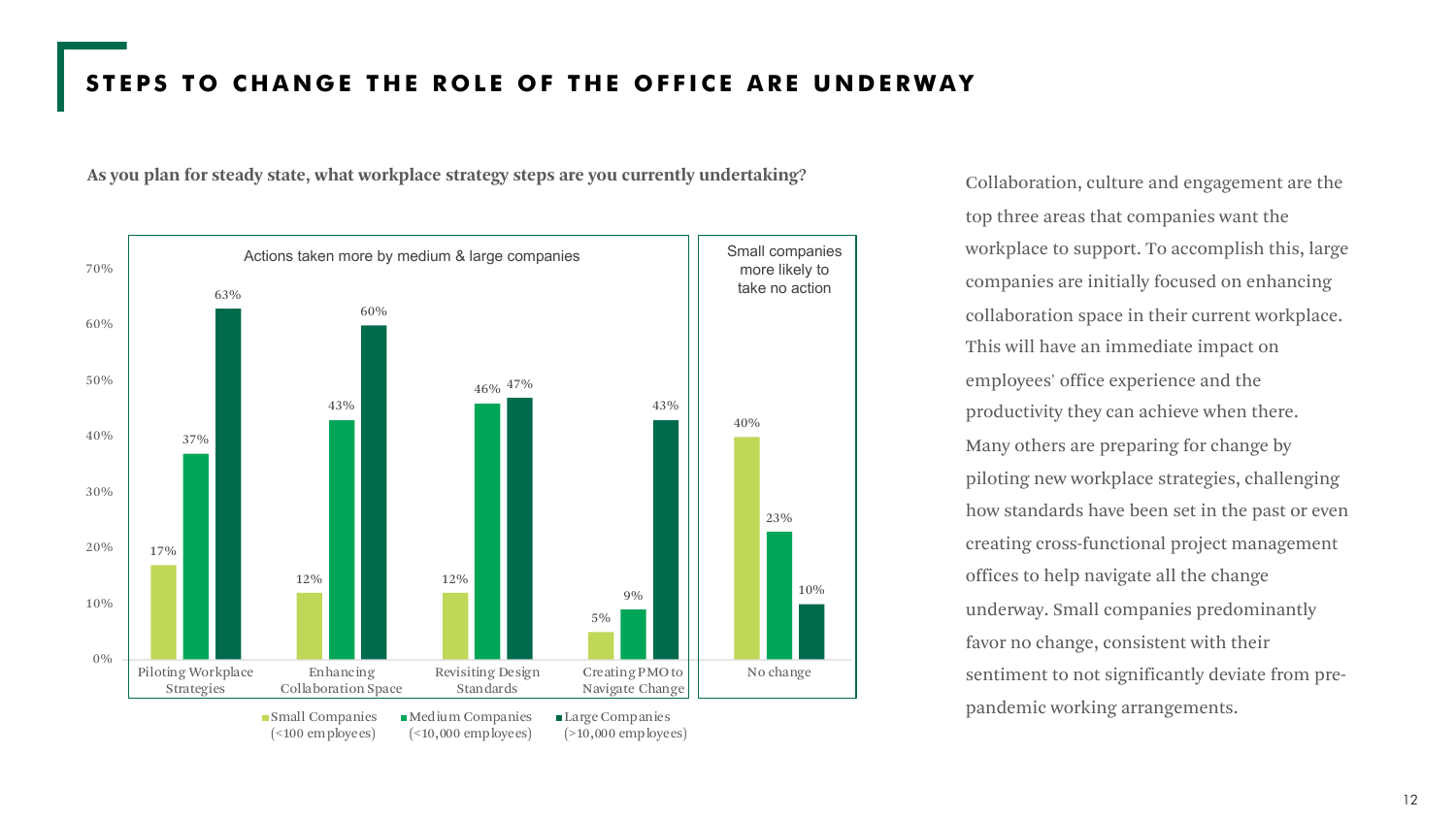### **CRE TECHNOLOGY HAS BROAD IMPLICATIONS ON HEALTH, SAFETY & EXPERIENCE**

64% 63% 26% 29% 21% 20% 5% 6% 21% 31% 26% 17% 70% 43% 40% 40% 33% 23% 0% 10% 20% 30% 40% 50% 60% 70% 80% Enhanced Video Conferencing Smart Building Systems **Touchless Technology** Occupancy Sensors Employee Experience App Air Quality Sensors ■ Small Companies (<100 employees) **Medium Companies** (<10,000 employees) Large Companies (>10,000 employees)

**Which of the following CRE technologies are you using or considering for the future steady state?**

There is strong consensus that enhanced video conferencing is essential today and in the future. The challenge of fostering equity in a world where some people are together and others remote is a concern for many companies. With recent advanced video conferencing technologies, we are only just beginning to imagine the ways that technology can bridge the distance between the physical and digital world.

There is a broad array of technologies focused on health, safety, efficiency and experience that larger companies are especially interested in. With Proptech venture capital funding totaling \$24 billion in 2020, the infusion of technology into the built environment is a growing piece of building management and tenant experience.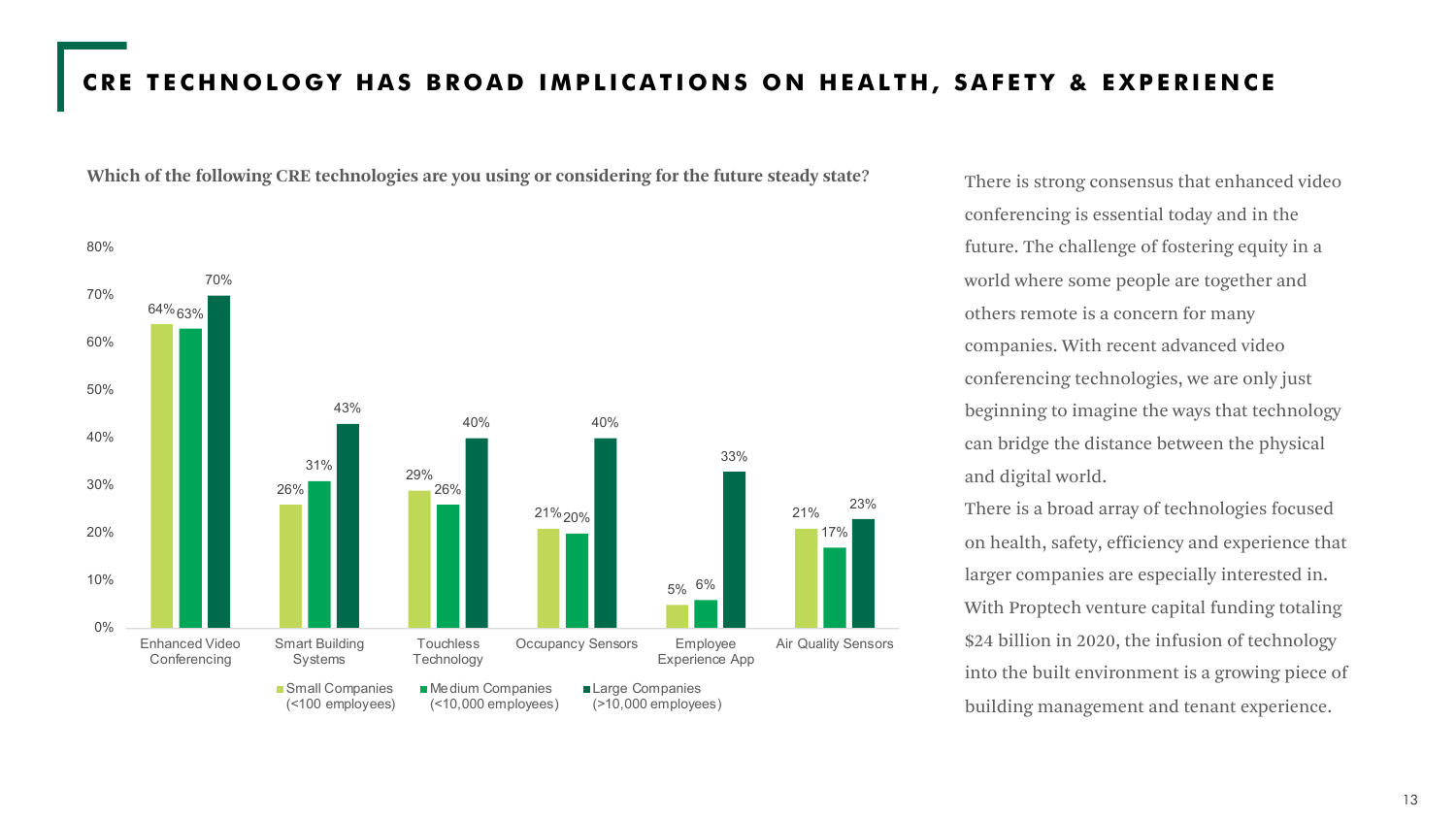## **THE OFFICE IS ALIVE AND WELL**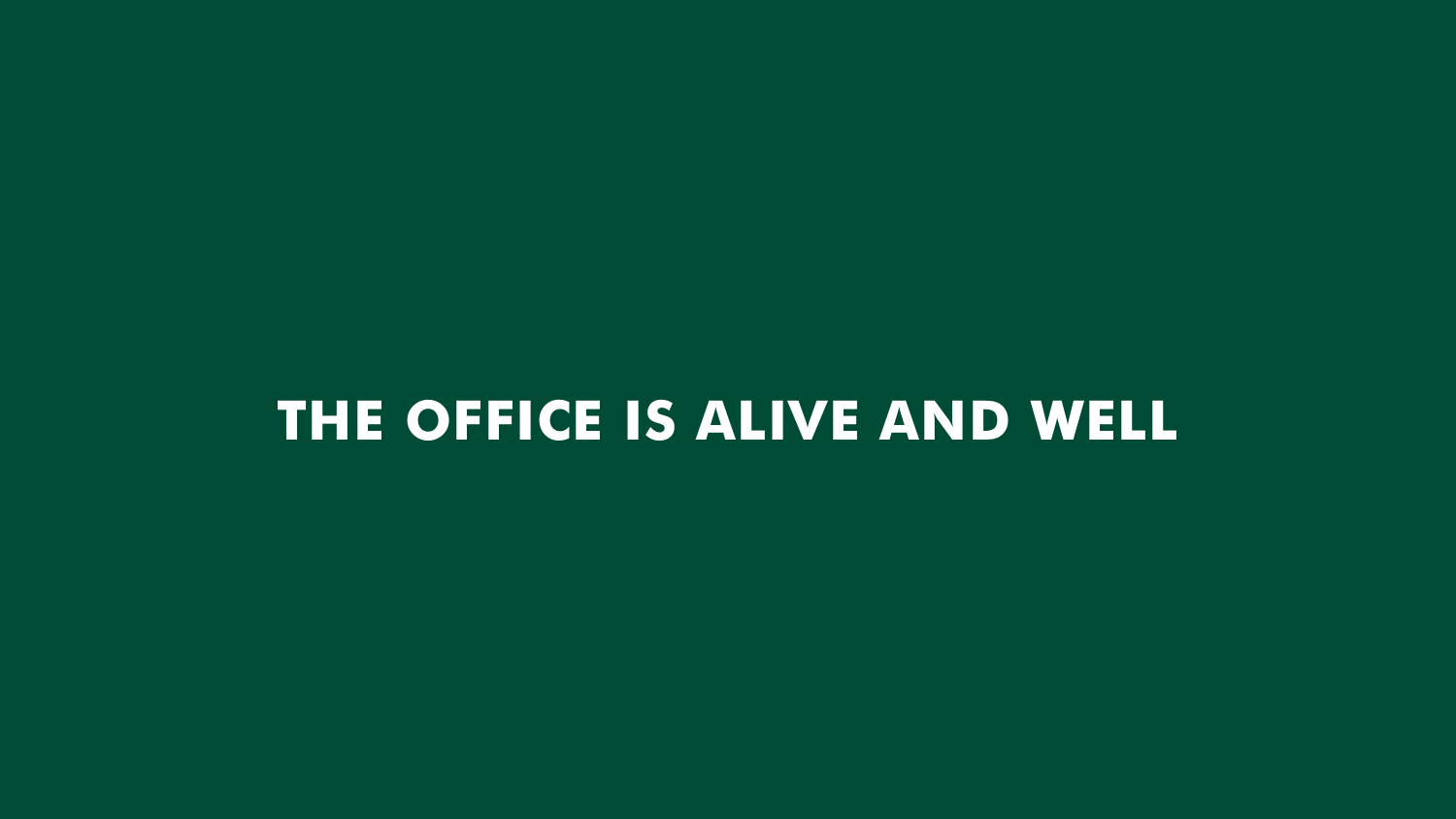### **THE QUEST FOR REAL ESTATE EFFICIENCY MODERATES**

**Which of the following best describes your long-term expectations for the total size of your portfolio over the next three years?**



Earlier in the pandemic (September 2020), 84% of large companies indicated they would reduce their office footprints, with 39% believing they would be "significantly smaller." While consolidation remains a focus for most large companies, many have since moderated their sentiment. Portfolio adjustments from more hybrid work are now thought to be less drastic than originally anticipated. This sentiment for less space is driven by structural changes to the workforce vs. cost and can still easily shift based on the reality that unfolds once a new normal takes hold.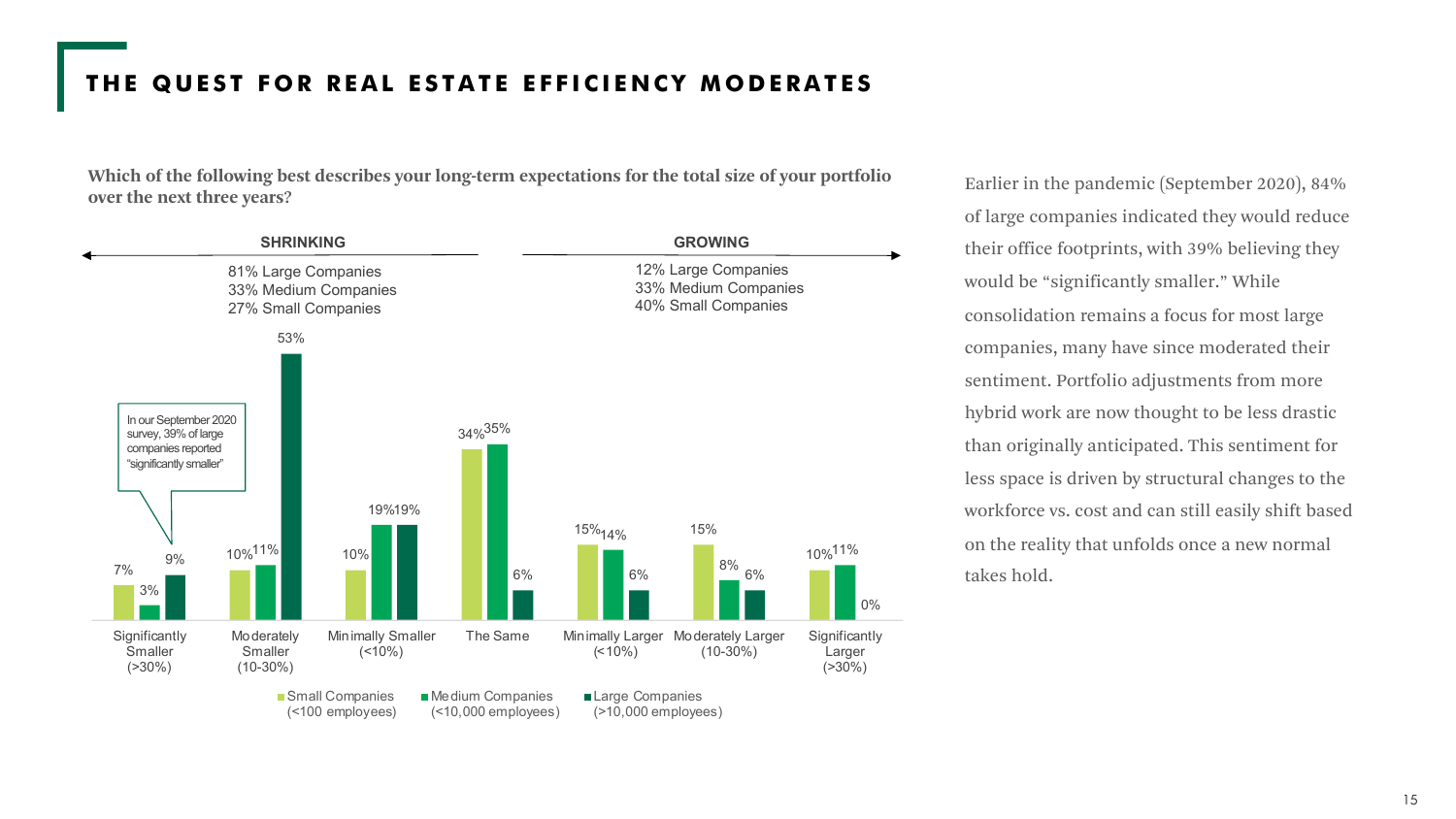### **DEDICATED USE OF OFFICE SPACE IS DIMINISHING**



**Versus pre-pandemic, what best describes the type of seating plans you anticipate in most of your workplace?**

Targeted Mobility: A combination of dedicated and shared seats driven by workstyle and functional needs. Activity-Based: A shared departmental neighborhoods with more variety in work setting choices.

Hot Desking: A majority of seats are unassigned and reservable.

Before the pandemic, occupancy studies revealed that office space was underutilized much of the time. Today, this is more widely acknowledged, especially as we anticipate the return of workers who use the office much differently than in the past. As a result, companies are looking to shift their seating plans away from one-to-one ratios and toward a desk-sharing basis. The return to the office will allow for a better understanding of how space should adapt to best support the workforce.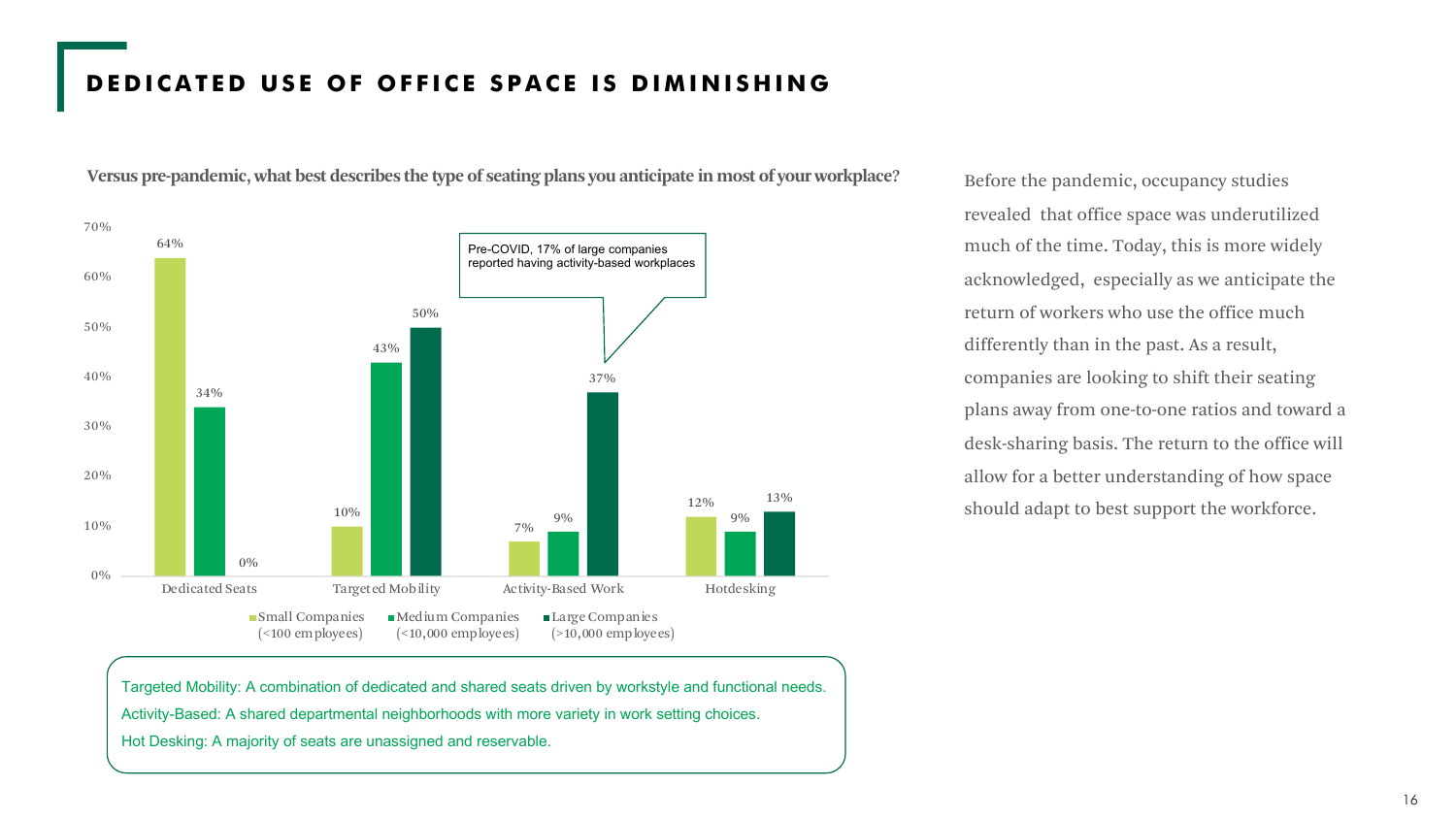### **FLEXIBLE OFFICE SPACE WILL BE ONE SOLUTION**

**What percent of your portfolio is made up of flexible office space today? Over the next two years?**



Increased dependence on flexible office space as part of a real estate portfolio strategy remains of keen interest to office occupiers. In the last real estate cycle, this type of offering did not exist to the extent that it is available today. Large companies are still testing how this fits in their operating models. Flexible office providers, and building owners themselves, are evolving to meet current and future demand. There are degrees of flexibility to meet every need, from on-demand to more private longer-term suite offerings. The flexibility inherent in this space offering, along with best-in-class technology and modern workplace design and amenities in many of these locations, makes flexible office space a favorable option worth exploring.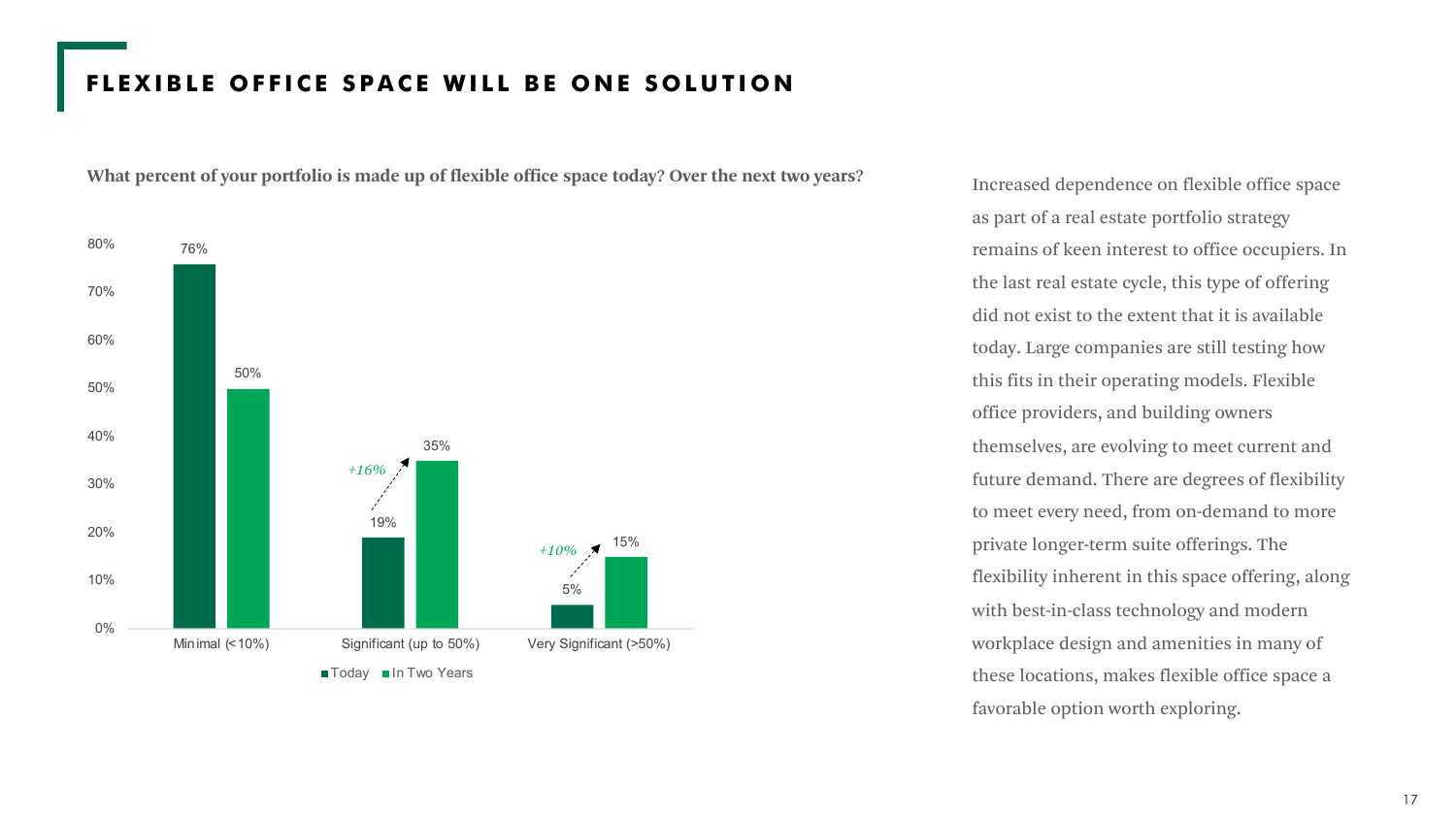## **MEDIUM AND LARGE COMPANIES WILL LEAD FLEX GROWTH**

**What percent of your portfolio will be made up of flexible office space over the next two years? (increase over today)**



### **TOP THREE REASONS WHY**

30% Offer employees more choice 30% Solve for uncertain demand 30% Reduce Capex

42% Offer employees more choice 33% Enter new markets 31% Reduce Capex

44% Reduce CapEx 38% Test new models 31% Enter new markets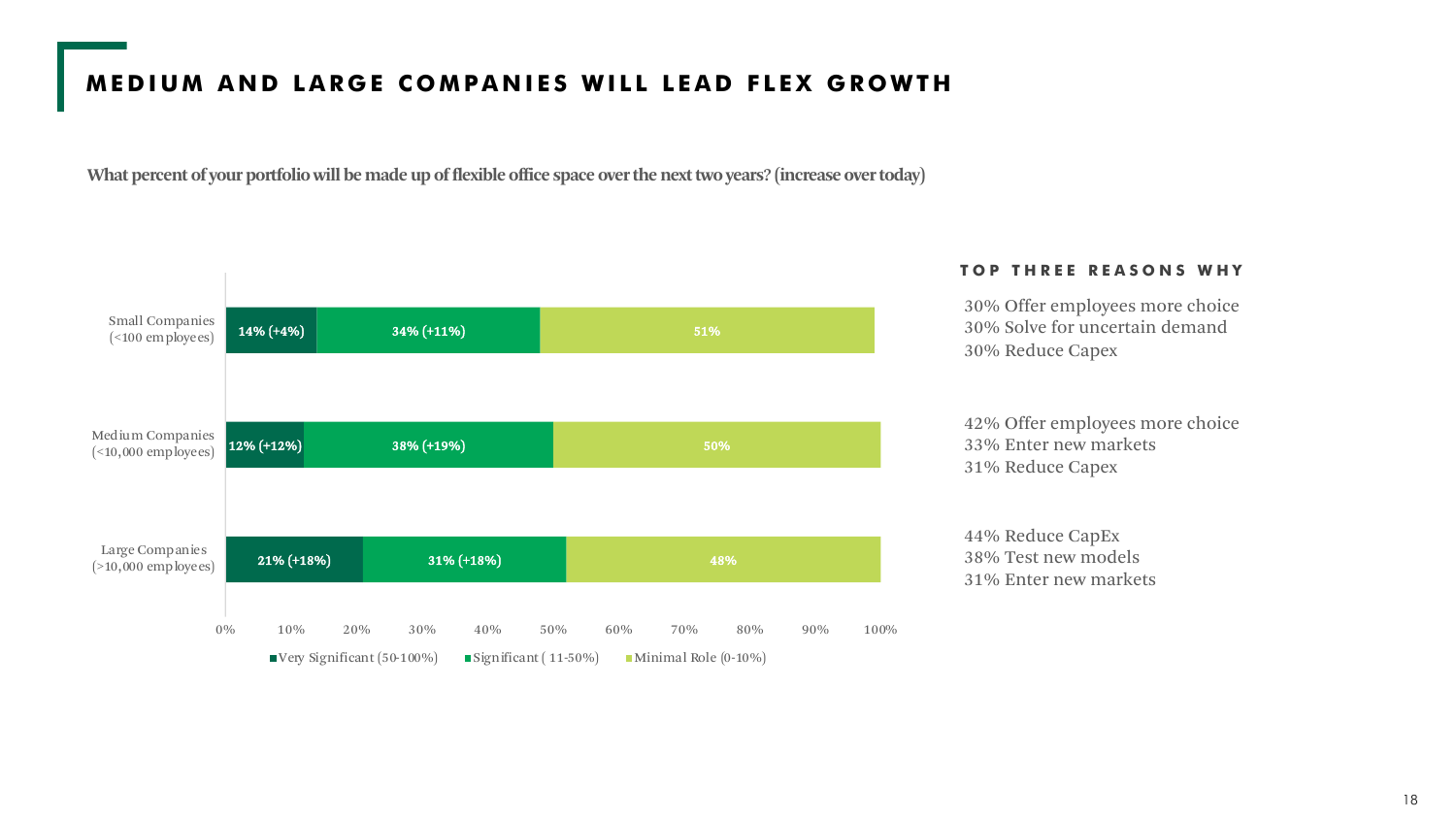### **WELLNESS, TECHNOLOGY & FLEXIBILITY TOP BUILDING AMENITY EXPECTATIONS**

### **What will be the most in demand building amenity of the future?**



Wellness, technology and flexibility are the top building amenity requirements of occupiers, especially large enterprise companies. Planning for space has never been simple and the current environment is making it even more complex and uncertain. In readying for change and meeting employee expectations of a healthier, more digitized work environment, occupants are expecting more sophisticated offerings from their landlords. Some of these offerings, such as shared meeting space and flexible office space, allow occupiers to adjust costs by scaling their space up and down as needed. While some of the more traditional building amenities are lower on the priority list, this is likely because many are baseline criteria for occupiers.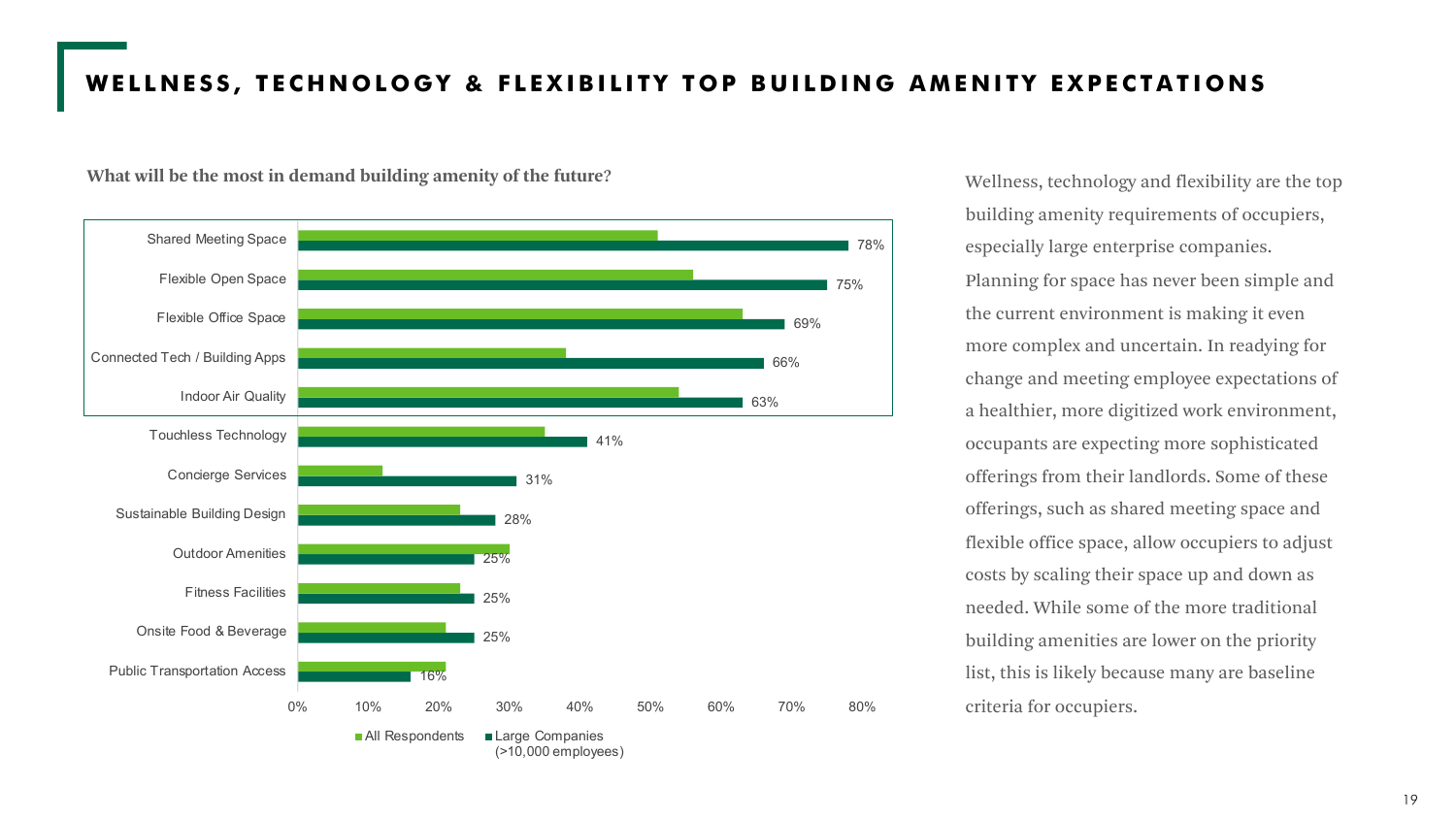## **FIVE TRENDS THAT WILL DEFINE THE SECOND HALF OF 2021**

### **1. The return to the office will pick up speed in the second half of 2021.**

**Office occupancy across the U.S. will gradually increase starting this summer. Companies will have to guide a change in employee behaviors that have taken root since the start of the pandemic.**

### **2. Employers will use social influence to encourage vaccinations.**

**Employers will use their influence to encourage more employees to be vaccinated. Education and guidance, rather than mandates, will be used to create a healthier and safer community of colleagues in the workplace.**

## **3. Workplace policy on flexibility will become more defined.**

**As employees are welcomed back to the office, the reality vs. expectation around creating a human-centric culture of more flexibility will emerge. Feedback will allow for a stronger set of guiding principles to be created as lessons are learned.**

### **4. Priority will be given to capital expenses that support teamwork.**

**Some changes will be more immediate, such as an increase in the number and type of collaboration zones, enhanced video conferencing and better air ventilation.**

## **5. Tangible experience will clarify future planning.**

**As the challenges and benefits of new work styles become more evident, workplace transformation needs will take shape. Short-term renewals favored in 2020, coupled with the normal expiration cycle, will allow for real change as portfolio strategy becomes clear.**